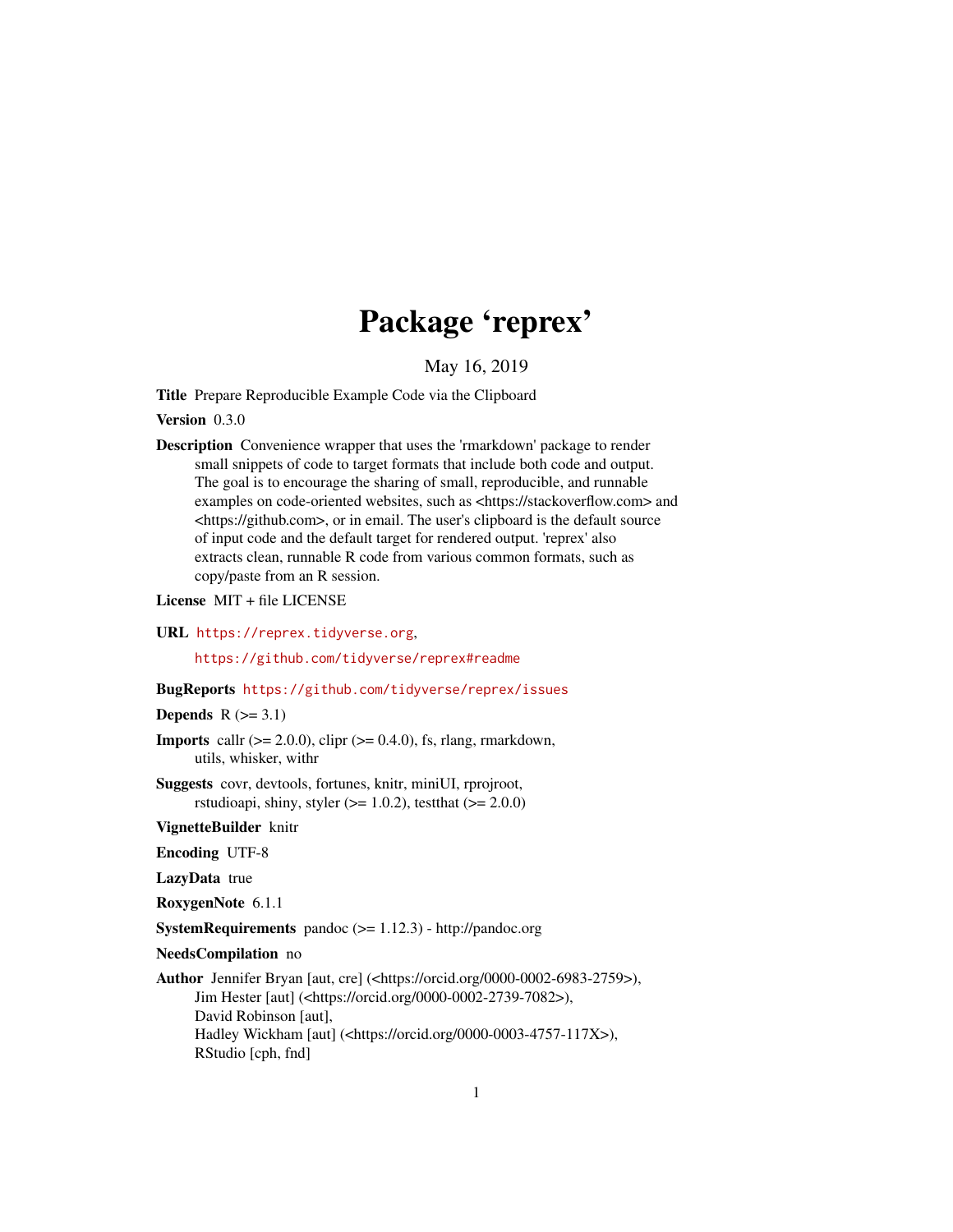<span id="page-1-0"></span>Maintainer Jennifer Bryan <jenny@rstudio.com> Repository CRAN Date/Publication 2019-05-16 16:20:05 UTC

# R topics documented:

#### **Index** [12](#page-11-0)

<span id="page-1-1"></span>opt *Consult an option, then default*

#### Description

Arguments that appear like so in the usage:

```
f(\ldots, \text{arg} = \text{opt}(\text{DEFAULT}), \ldots)
```
get their value according to this logic:

```
user-specified value or, if not given,
  getOption("reprex.arg") or if does not exist,
    DEFAULT
```
It's shorthand for:

```
f(\ldots, \text{arg} = \text{getOption("represent}, \text{DFAULT}), \ldots)
```
This is not an exported function and should not be called directly.

#### Details

Many of the arguments of [reprex\(\)](#page-2-1) use  $opt()$ . If you don't like the official defaults, override them in your .Rprofile. Here's an example for someone who dislikes the "Created by ..." string, always wants session info, prefers to restyle their code, uses a winky face comment string, and likes the tidyverse startup message.

```
options(
  reprex.advertise = FALSE,
  reprev.isi = TRUE,reprex.style = TRUE,
  reprex.comment = "#; -)",
  reprex.tidyverse_quiet = FALSE
)
```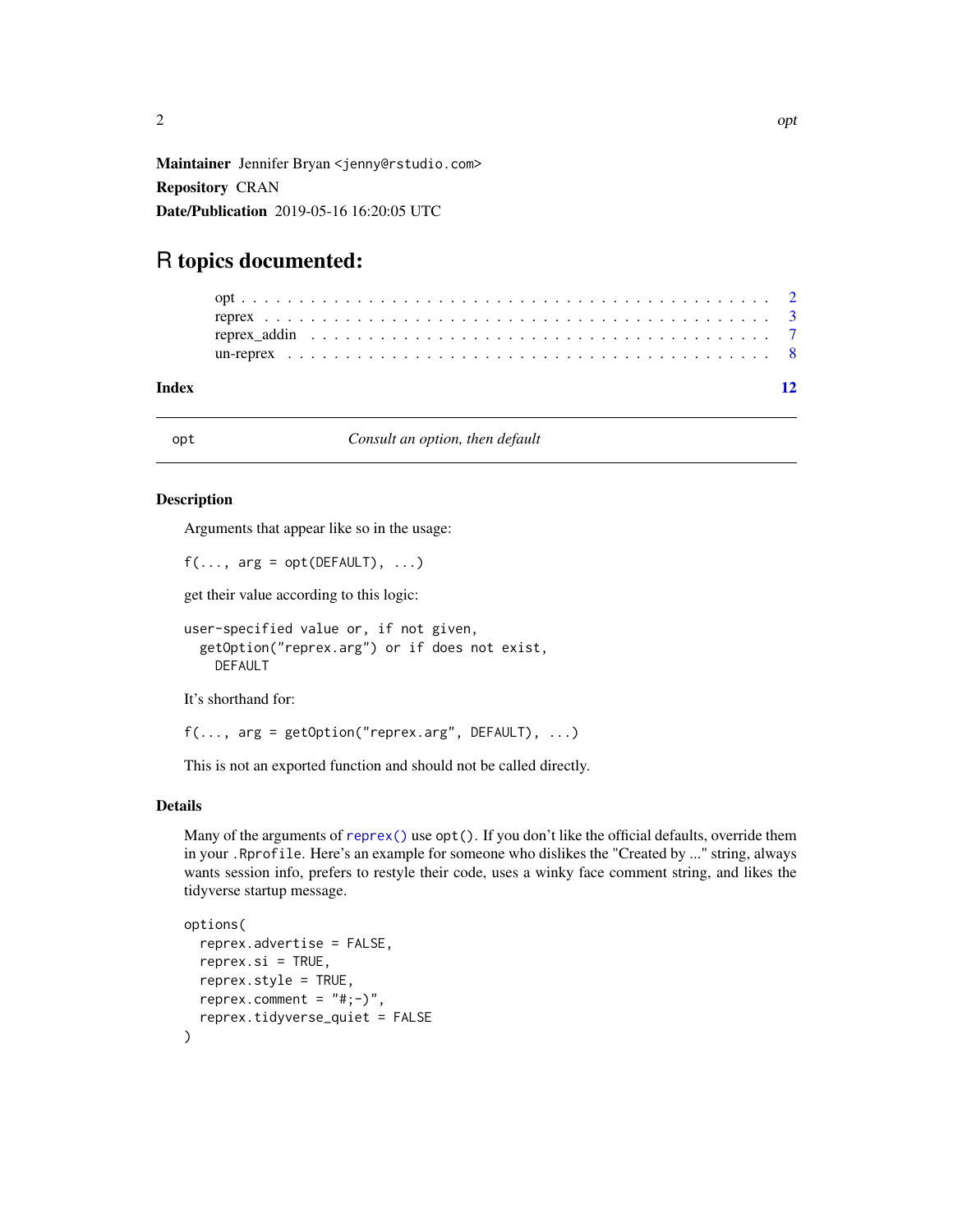<span id="page-2-1"></span><span id="page-2-0"></span>

#### Description

Run a bit of R code using [rmarkdown::render\(\)](#page-0-0) and write the rendered result to user's clipboard. The goal is to make it easy to share a small reproducible example ("reprex"), e.g., in a GitHub issue. Reprex source can be

- read from clipboard
- read from current selection or active document in RStudio (with [reprex\\_addin\(\)](#page-6-1))
- provided directly as expression, character vector, or string
- read from file

reprex can also be used for syntax highlighting (with or without rendering); see below for more.

#### Usage

```
represent(x = NULL, input = NULL, outline = NULL, venue = c("gh",
  "so", "ds", "r", "rtf", "html"), render = TRUE, advertise = NULL,
 si = opt(FALE), style = opt(FALE), show = opt(TRUE),
 comment = opt("#>"), tidyverse_quiet = opt(TRUE),
  std_out_err = opt(FALSE))
```
## Arguments

| X       | An expression. If not given, reprex() looks for code in input or on the clip-<br>board, in that order.                                                                                                                                                                                                                                                                                                                                                                           |
|---------|----------------------------------------------------------------------------------------------------------------------------------------------------------------------------------------------------------------------------------------------------------------------------------------------------------------------------------------------------------------------------------------------------------------------------------------------------------------------------------|
| input   | Character. If has length one and lacks a terminating newline, interpreted as the<br>path to a file containing reprex code. Otherwise, assumed to hold reprex code as<br>character vector.                                                                                                                                                                                                                                                                                        |
| outfile | Optional basename for output files. When NULL (default), reprex writes to temp<br>files below the session temp directory. If outfile $=$ "foo", expect output<br>files in current working directory, like foo_reprex.R, foo_reprex.md, and,<br>if venue = $''r''$ , foo_rendered.R. If outfile = NA, expect output files in<br>a location and with basename derived from input, if sensible, or in current<br>working directory with basename derived from tempfile() otherwise. |
| venue   | Character. Must be one of the following (case insensitive):                                                                                                                                                                                                                                                                                                                                                                                                                      |
|         | • "gh" for GitHub-Flavored Markdown, the default<br>• "so" for Stack Overflow Markdown<br>• "ds" for Discourse, e.g., community.rstudio.com. Note: this is currently<br>just an alias for "gh"!<br>• "r" for a runnable R script, with commented output interleaved                                                                                                                                                                                                              |
|         | • "rtf" for Rich Text Format (not supported for un-reprexing)                                                                                                                                                                                                                                                                                                                                                                                                                    |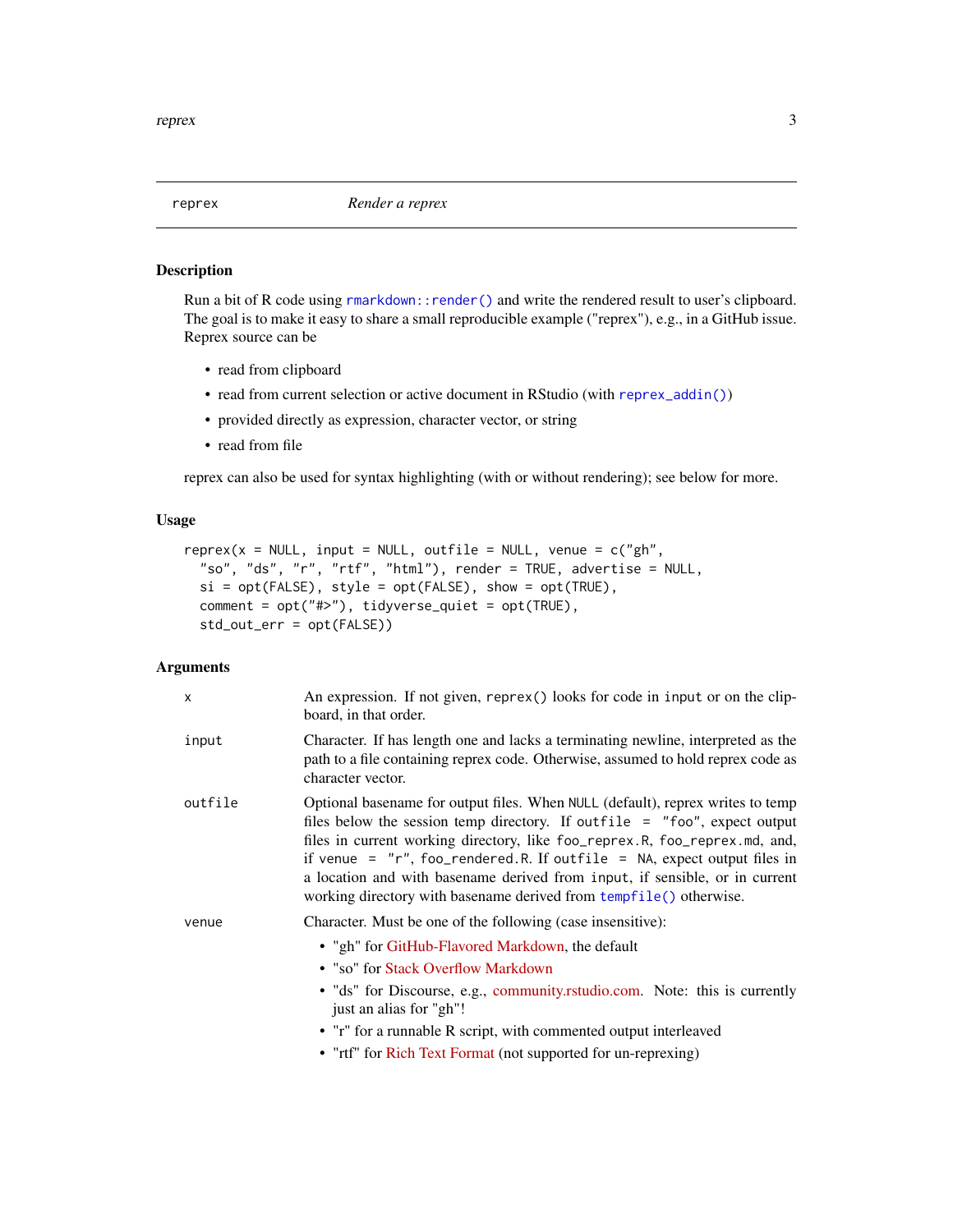<span id="page-3-0"></span>

|                 | • "html" for an HTML fragment suitable for inclusion in a larger HTML doc-<br>ument (not supported for un-reprexing)                                                                                                                                                                                                                                                                                                                                                                 |
|-----------------|--------------------------------------------------------------------------------------------------------------------------------------------------------------------------------------------------------------------------------------------------------------------------------------------------------------------------------------------------------------------------------------------------------------------------------------------------------------------------------------|
| render          | Logical. Whether to call rmarkdown::render() on the templated reprex, i.e.<br>whether to actually run the code. Defaults to TRUE. Exists primarily for the sake<br>of internal testing.                                                                                                                                                                                                                                                                                              |
| advertise       | Logical. Whether to include a footer that describes when and how the reprex<br>was created. If unspecified, the option reprex. advertise is consulted and, if<br>that is not defined, default is TRUE for venues "gh", "so", "ds", "html" and<br>FALSE for "r" and "rtf".                                                                                                                                                                                                            |
| si              | Logical. Whether to include devtools::session_info(), if available, or sessionInfo()<br>at the end of the reprex. When venue is "gh" or "ds", the session info is wrapped<br>in a collapsible details tag. Read more about opt().                                                                                                                                                                                                                                                    |
| style           | Logical. Whether to style code with styler::style_text(). Read more about<br>$opt()$ .                                                                                                                                                                                                                                                                                                                                                                                               |
| show            | Logical. Whether to show rendered output in a viewer (RStudio or browser).<br>Read more about opt().                                                                                                                                                                                                                                                                                                                                                                                 |
| comment         | Character. Prefix with which to comment out output, defaults to "#>". Read<br>more about opt().                                                                                                                                                                                                                                                                                                                                                                                      |
| tidyverse_quiet |                                                                                                                                                                                                                                                                                                                                                                                                                                                                                      |
|                 | Logical. Sets the option tidyverse.quiet, which suppresses (TRUE, the de-<br>fault) or includes (FALSE) the startup message for the tidyverse package. Read<br>more about $opt()$ .                                                                                                                                                                                                                                                                                                  |
| std_out_err     | Logical. Whether to append a section for output sent to stdout and stderr by the<br>reprex rendering process. This can be necessary to reveal output if the reprex<br>spawns child processes or system() calls. Note this cannot be properly inter-<br>leaved with output from the main R process, nor is there any guarantee that the<br>lines from standard output and standard error are in correct chronological order.<br>See callr:: r_safe() for more. Read more about opt(). |
|                 |                                                                                                                                                                                                                                                                                                                                                                                                                                                                                      |

#### Value

Character vector of rendered reprex, invisibly.

#### Details

The usual "code + commented output" is returned invisibly, put on the clipboard, and written to file. An HTML preview displays in RStudio's Viewer pane, if available, or in the default browser, otherwise. Leading "> " prompts, are stripped from the input code. Read more at [https://](https://reprex.tidyverse.org/) [reprex.tidyverse.org/](https://reprex.tidyverse.org/).

reprex sets specific [knitr options:](http://yihui.name/knitr/options/)

- Chunk options default to collapse = TRUE, comment = "#>", error = TRUE. Note that error = TRUE, because a common use case is bug reporting.
- reprex also sets knitr's upload.fun. It defaults to [knitr::imgur\\_upload\(\)](#page-0-0) so figures produced by the reprex appear properly on GitHub, Stack Overflow, or Discourse. Note that this function requires the packages httr & xml2 or RCurl & XML, depending on your knitr version. When venue =  $"r"$ , upload. fun is set to identity, so that figures remain local. In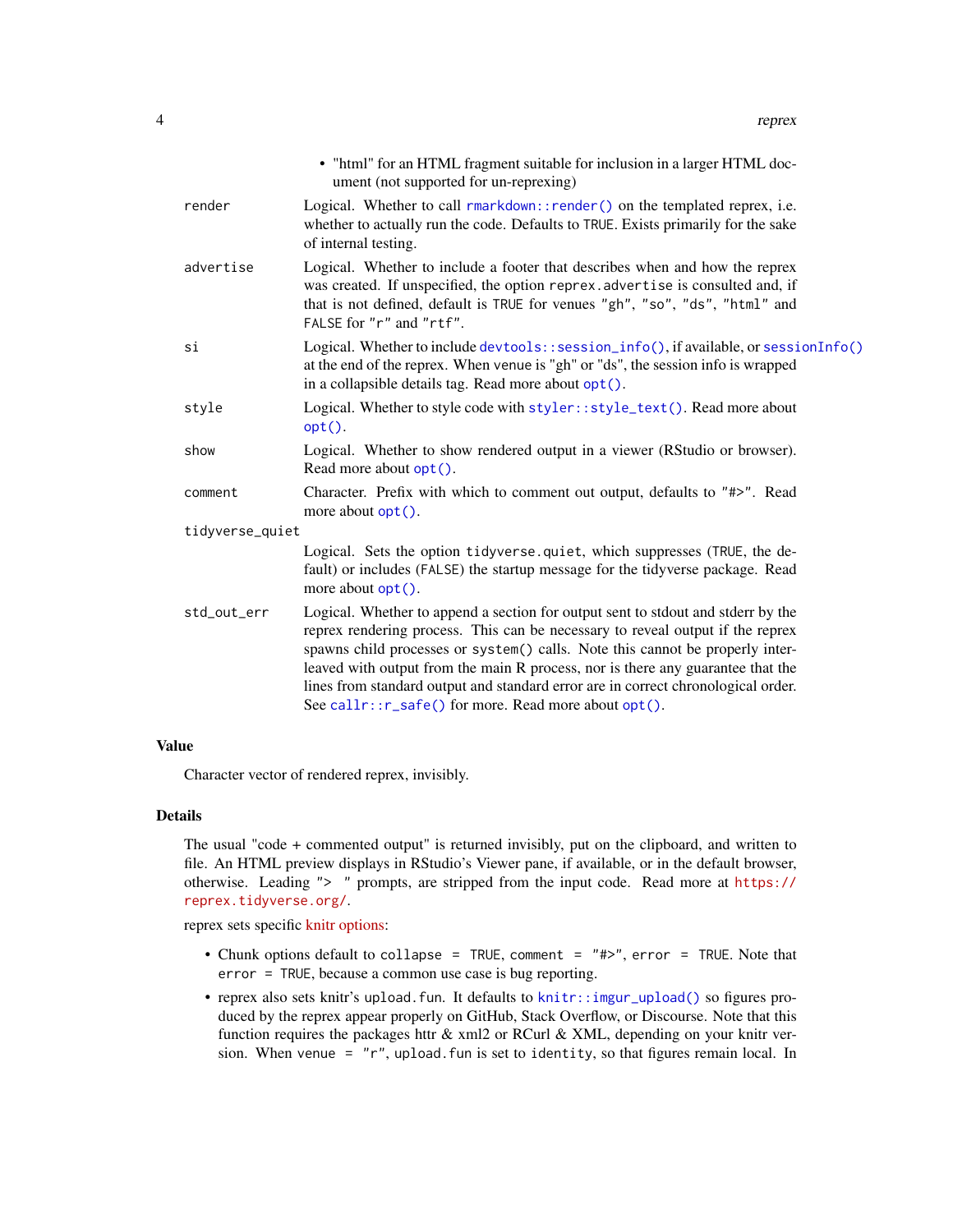reprex 5

that case, you may also want to set outfile. You can supplement or override these options with special comments in your code (see examples).

#### Syntax highlighting

A secondary use case for reprex is to produce syntax highlighted code snippets, with or without rendering, to paste into presentation software, such as Keynote or PowerPoint. Use venue = "rtf".

This feature is experimental and currently rather limited. It probably only works on macOS and requires the installation of the [highlight](http://www.andre-simon.de/doku/highlight/en/highlight.php) command line tool, which can be installed via [homebrew.](https://formulae.brew.sh/formula/highlight) This venue is discussed in [an article](https://reprex.tidyverse.org/articles/articles/rtf.html)

# Examples

```
## Not run:
# put some code like this on the clipboard
# (y \le -1:4)# mean(y)
reprex()
# provide code as an expression
reprex(rbinom(3, size = 10, prob = 0.5))
reprev({y \le -1:4; mean(y)})reprev({y \leq -1:4; mean(y)}, style = TRUE)
# note that you can include newlines in those brackets
# in fact, that is often a good idea
reprex({
 x < -1:4y \le -2:5x + y})
## provide code via character vector
reprex(input = c("x <- 1:4", "y <- 2:5", "x + y"))
## if just one line, terminate with '\n'
reprev(input = "rnorm(3) \n'})## customize the output comment prefix
reprex(rbinom(3, size = 10, prob = 0.5), comment = "#;-)")
# override a default chunk option
reprex({
  #+ setup, include = FALSE
  knitr::opts_chunk$set(collapse = FALSE)
  #+ actual-reprex-code
  (y \le -1:4)median(y)
})
```
# add prose, use general markdown formatting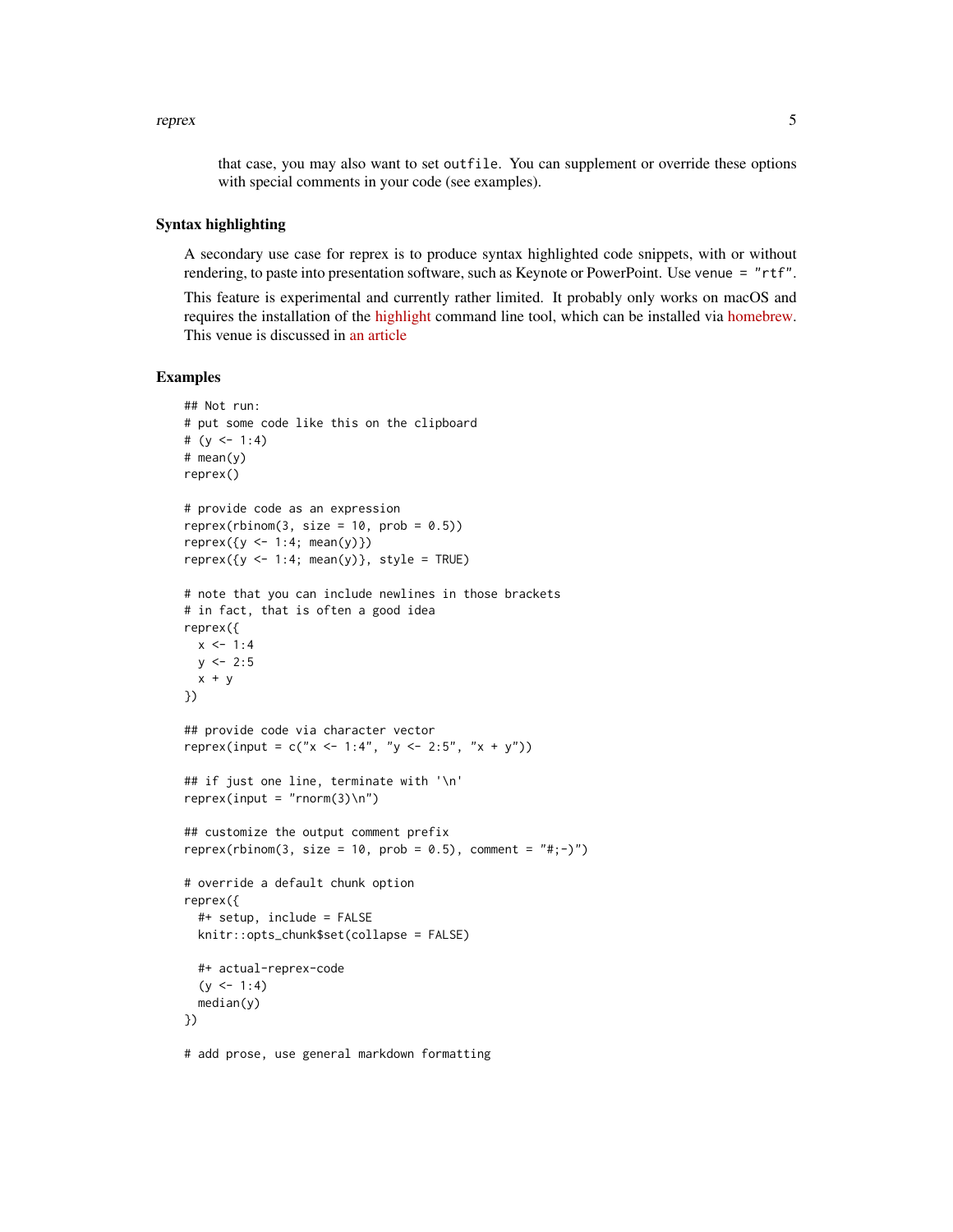```
6 represents the contract of the contract of the contract of the contract of the contract of the contract of the contract of the contract of the contract of the contract of the contract of the contract of the contract of t
```

```
reprex({
  #' # A Big Heading
  #'
  #' Look at my cute example. I love the
  #' [reprex](https://github.com/tidyverse/reprex#readme) package!
 y \le -1:4mean(y)
}, advertise = FALSE)
# read reprex from file
tmp <- file.path(tempdir(), "foofy.R")
writeLines(c("x < -1:4", "mean(x)");reprev(input = tmp)# read from file and write to similarly-named outfiles
reprev(input = tmp, outfile = NA)list.files(dirname(tmp), pattern = "foofy")
# clean up
file.remove(list.files(dirname(tmp), pattern = "foofy", full.names = TRUE))
# write rendered reprex to file
tmp <- file.path(tempdir(), "foofy")
reprex({
 x \le -1:4y \le -2:5x + y}, outfile = tmp)
list.files(dirname(tmp), pattern = "foofy")
# clean up
file.remove(list.files(dirname(tmp), pattern = "foofy", full.names = TRUE))
# write reprex to file AND keep figure local too, i.e. don't post to imgur
tmp <- file.path(tempdir(), "foofy")
reprex({
  #+ setup, include = FALSE
  knitr::opts_knit$set(upload.fun = identity)
  #+ actual-reprex-code
  #' Some prose
  ## regular comment
  (x < -1:4)median(x)
  plot(x)
  }, outfile = tmp)
list.files(dirname(tmp), pattern = "foofy")
# clean up
unlink(
  list.files(dirname(tmp), pattern = "foofy", full.names = TRUE),
  recursive = TRUE
\mathcal{L}
```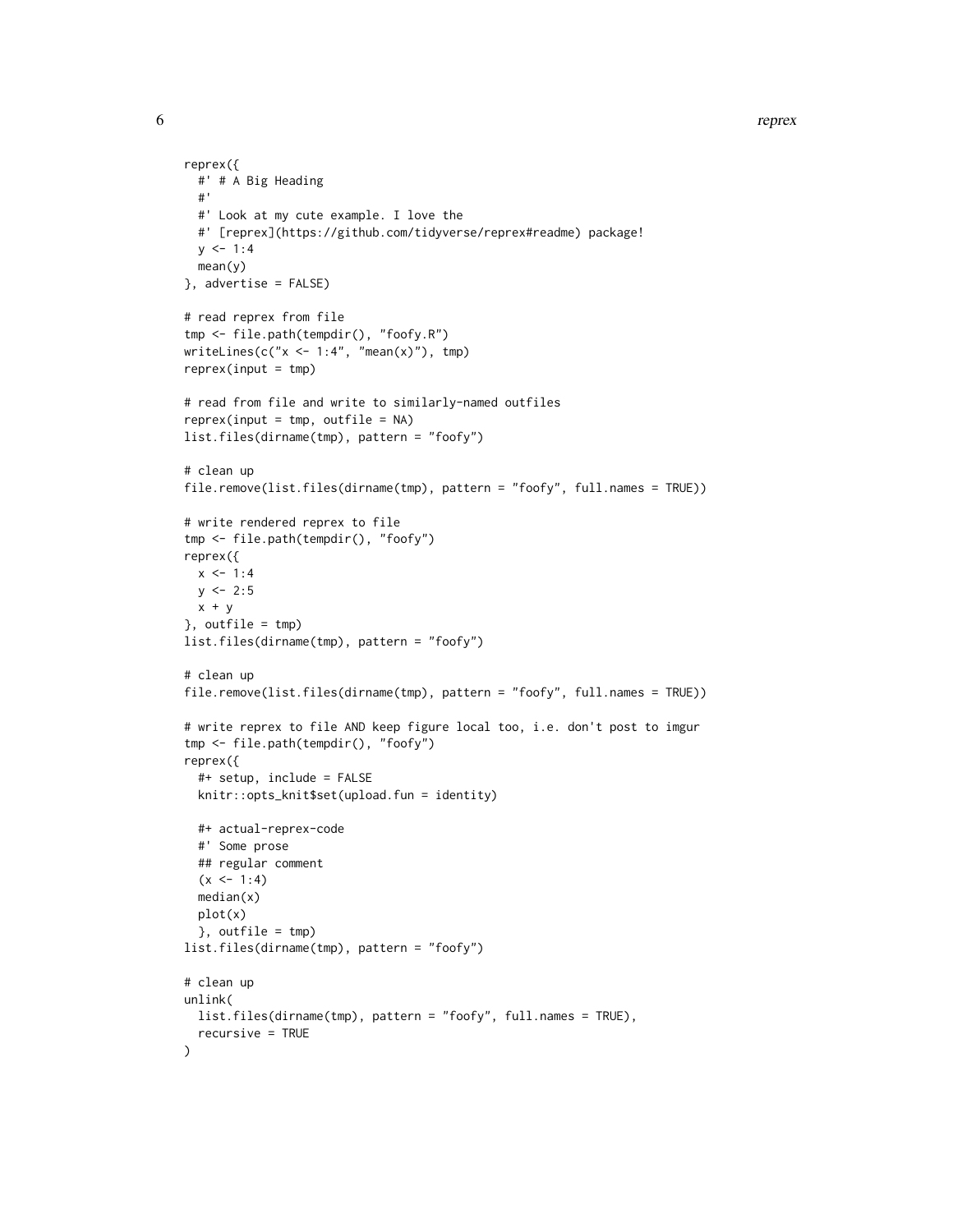```
## target venue = Stack Overflow
## https://stackoverflow.com/editing-help
ret <- reprex({
 x \le -1:4y \le -2:5x + y}, venue = "so")
ret
## target venue = R, also good for email or Slack snippets
ret <- reprex({
 x \le -1:4y \le -2:5x + y}, venue = "R")
ret
## target venue = html
ret <- reprex({
  x < -1:4y \le -2:5x + y}, venue = "html")
ret
## include prompt and don't comment the output
## use this when you want to make your code hard to execute :)
reprex({
  #+ setup, include = FALSE
  knitr::opts_chunk$set(comment = NA, prompt = TRUE)
  #+ actual-reprex-code
  x < -1:4y \le -2:5x + y})
## leading prompts are stripped from source
reprex(input = c("> x < -1:3", "> median(x)"))
## End(Not run)
```
<span id="page-6-1"></span>reprex\_addin *Render a reprex*

#### Description

reprex\_addin() opens an [RStudio gadget](https://shiny.rstudio.com/articles/gadgets.html) and [addin](http://rstudio.github.io/rstudioaddins/) that allows you to say where the reprex source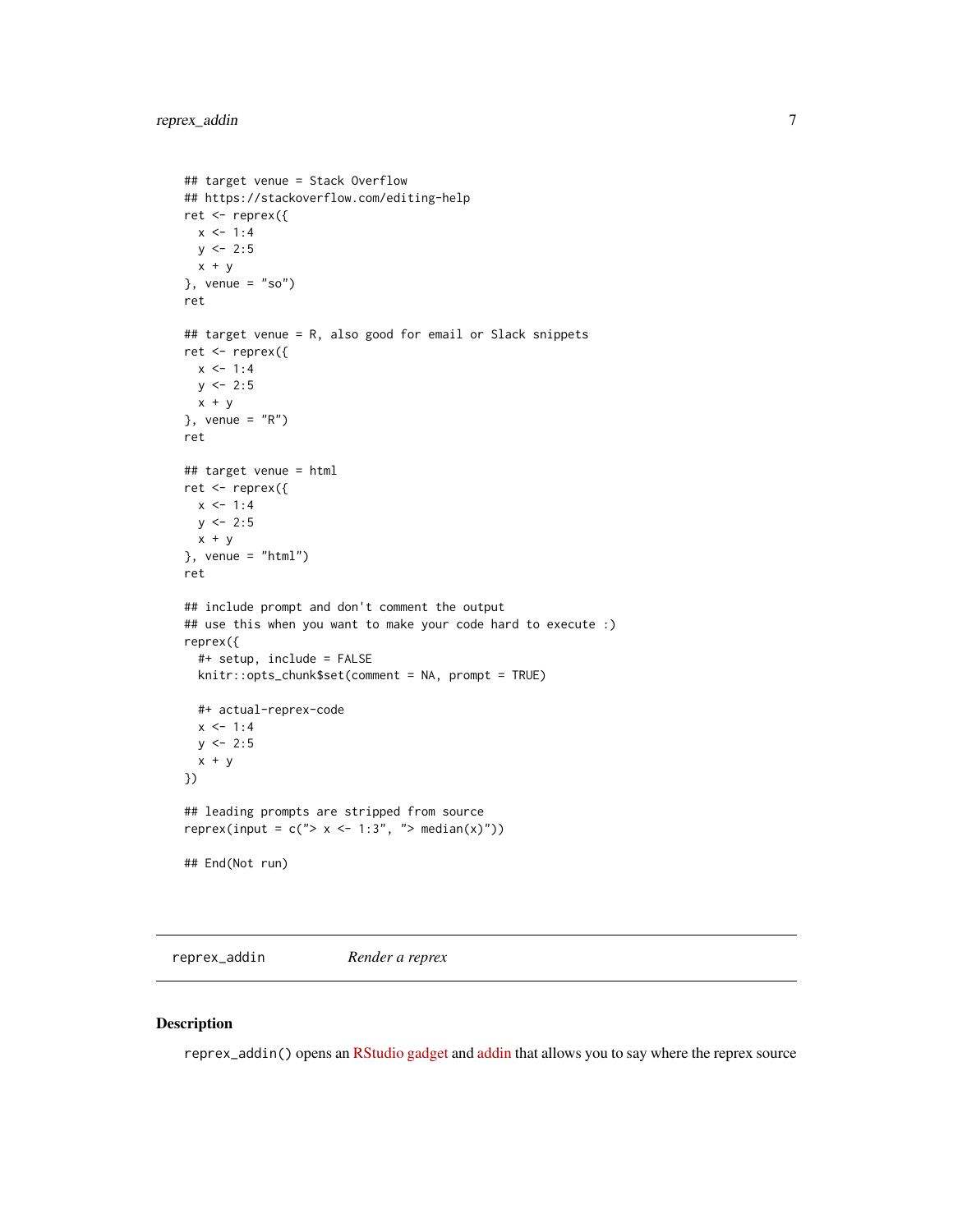is (clipboard? current selection? active file? other file?) and to control a few other arguments. Appears as "Render reprex" in the RStudio Addins menu.

reprex\_selection() is an [addin](http://rstudio.github.io/rstudioaddins/) that reprexes the current selection, optionally customised by options. Appears as "Reprex selection" in the RStudio Addins menu. Heavy users might want to [create a keyboard shortcut.](https://support.rstudio.com/hc/en-us/articles/206382178-Customizing-Keyboard-Shortcuts)

#### Usage

reprex\_addin()

```
reprex_selection(venue = getOption("reprex.venue", "gh"))
```
#### Arguments

| venue | Character. Must be one of the following (case insensitive):                                                          |
|-------|----------------------------------------------------------------------------------------------------------------------|
|       | • "gh" for GitHub-Flavored Markdown, the default                                                                     |
|       | • "so" for Stack Overflow Markdown                                                                                   |
|       | • "ds" for Discourse, e.g., community.rstudio.com. Note: this is currently<br>just an alias for "gh"!                |
|       | • "r" for a runnable R script, with commented output interleaved                                                     |
|       | • "rtf" for Rich Text Format (not supported for un-reprexing)                                                        |
|       | • "html" for an HTML fragment suitable for inclusion in a larger HTML doc-<br>ument (not supported for un-reprexing) |
|       |                                                                                                                      |

un-reprex *Un-render a reprex*

#### Description

Recover clean, runnable code from a reprex captured in the wild and write it to user's clipboard. The code is also returned invisibly and optionally written to file. Three different functions address various forms of wild-caught reprex.

#### Usage

```
reprex_invert(input = NULL, outfile = NULL, venue = c("gh", "so",
  "ds", "r"), comment = opt("#>")reprex_clean(input = NULL, outfile = NULL, comment = opt("#>"))
reprex_rescue(input = NULL, outfile = NULL,
 prompt = getOption("prompt"), continue = getOption("continue"))
```
<span id="page-7-0"></span>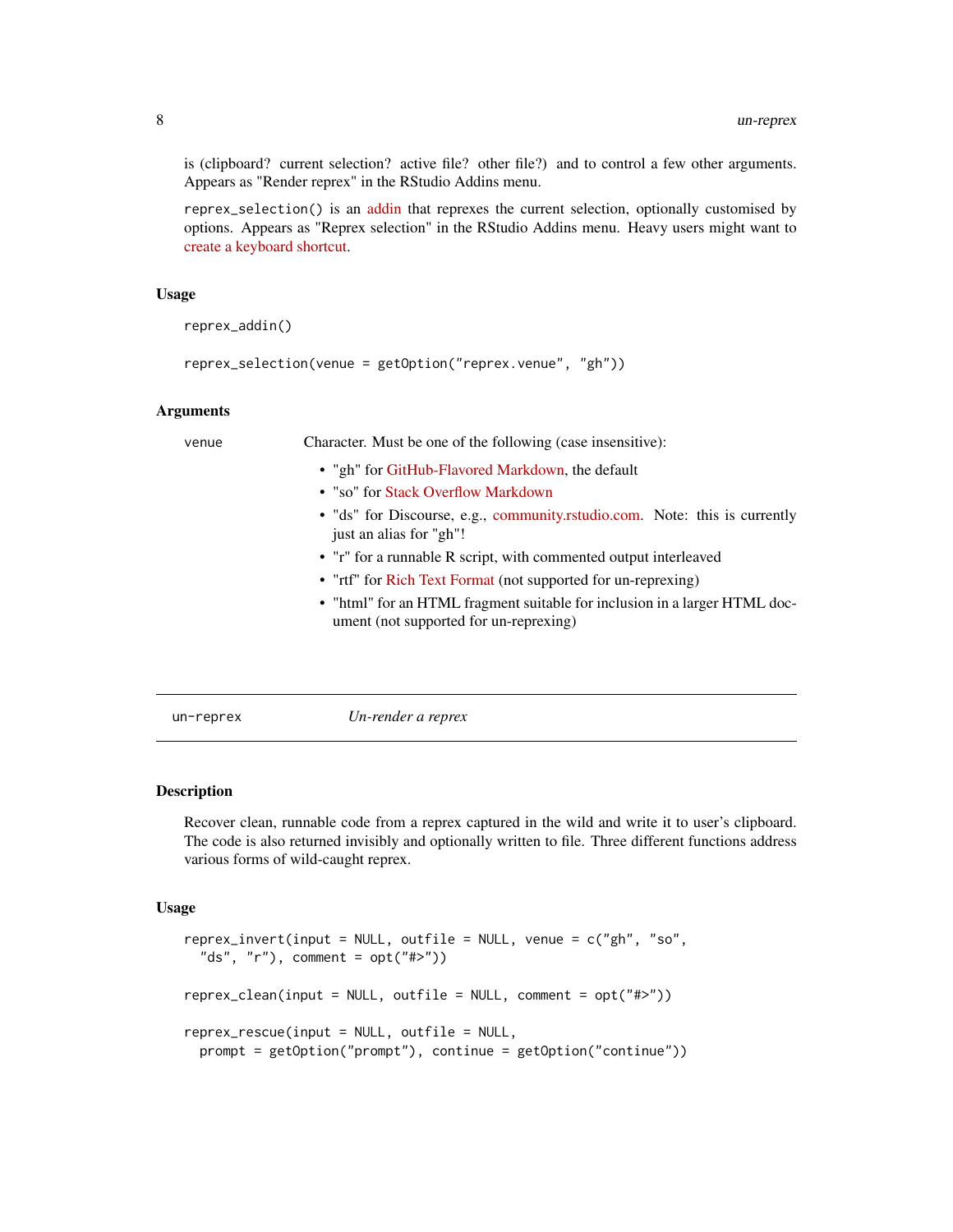#### <span id="page-8-0"></span>un-reprex 9

#### Arguments

| input    | Character. If has length one and lacks a terminating newline, interpreted as the<br>path to a file containing reprex code. Otherwise, assumed to hold reprex code as<br>character vector. If not provided, the clipboard is consulted for input.                                                                                                                    |
|----------|---------------------------------------------------------------------------------------------------------------------------------------------------------------------------------------------------------------------------------------------------------------------------------------------------------------------------------------------------------------------|
| outfile  | Optional basename for output file. When NULL, no file is left behind. If outfile = "foo",<br>expect an output file in current working directory named foo_clean. R. If outfile = NA,<br>expect on output file in a location and with basename derived from input, if a<br>path, or in current working directory with basename derived from tempfile()<br>otherwise. |
| venue    | Character. Must be one of the following (case insensitive):                                                                                                                                                                                                                                                                                                         |
|          | • "gh" for GitHub-Flavored Markdown, the default                                                                                                                                                                                                                                                                                                                    |
|          | • "so" for Stack Overflow Markdown                                                                                                                                                                                                                                                                                                                                  |
|          | · "ds" for Discourse, e.g., community.rstudio.com. Note: this is currently<br>just an alias for "gh"!                                                                                                                                                                                                                                                               |
|          | • "r" for a runnable R script, with commented output interleaved                                                                                                                                                                                                                                                                                                    |
|          | • "rtf" for Rich Text Format (not supported for un-reprexing)                                                                                                                                                                                                                                                                                                       |
|          | • "html" for an HTML fragment suitable for inclusion in a larger HTML doc-<br>ument (not supported for un-reprexing)                                                                                                                                                                                                                                                |
| comment  | regular expression that matches commented output lines                                                                                                                                                                                                                                                                                                              |
| prompt   | character, the prompt at the start of R commands                                                                                                                                                                                                                                                                                                                    |
| continue | character, the prompt for continuation lines                                                                                                                                                                                                                                                                                                                        |

#### Value

Character vector holding just the clean R code, invisibly

### Functions

- reprex\_invert: Attempts to reverse the effect of [reprex\(\)](#page-2-1). When venue =  $"r"$ , this just becomes a wrapper around reprex\_clean().
- reprex\_clean: Assumes R code is top-level, possibly interleaved with commented output, e.g., a displayed reprex copied from GitHub or the direct output of reprex(..., venue =  $"R"$ ). This function removes commented output.
- reprex\_rescue: Assumes R code lines start with a prompt and that printed output is toplevel, e.g., what you'd get from copy/paste from the R Console. Removes lines of output and strips prompts from lines holding R commands.

# Examples

```
## Not run:
## a rendered reprex can be inverted, at least approximately
tmp_in <- file.path(tempdir(), "roundtrip-input")
x \leftarrow reprex({
  #' Some text
  #+ chunk-label-and-options-cannot-be-recovered, message = TRUE
  (x \le -1:4)
```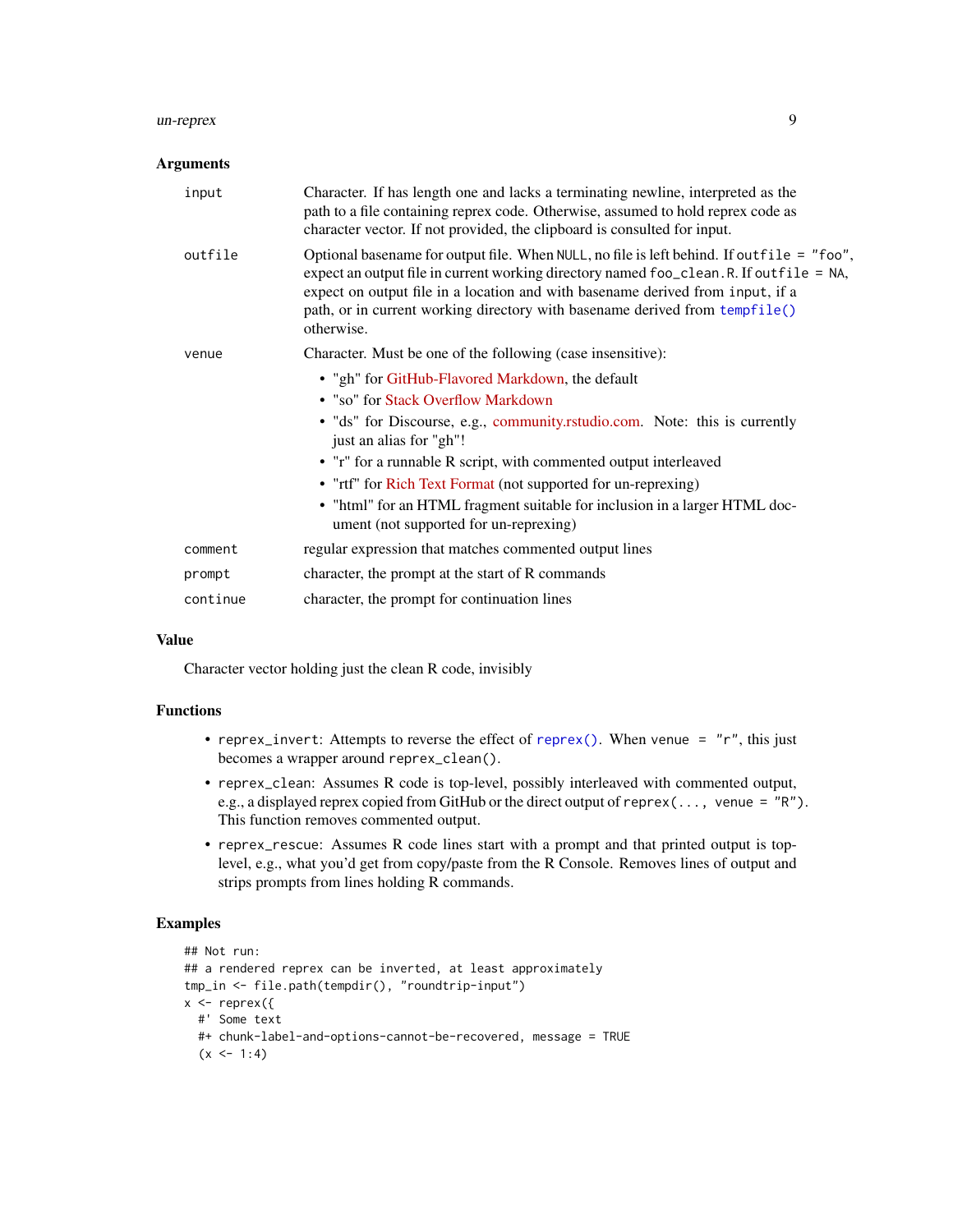```
#' More text
  y \le -2:5x + y}, show = FALSE, advertise = FALSE, outfile = tmp_in)tmp_out <- file.path(tempdir(), "roundtrip-output")
x \leq reprex_invert(x, outfile = tmp_out)
x
# clean up
file.remove(
  list.files(dirname(tmp_in), pattern = "roundtrip", full.names = TRUE)
\lambda## End(Not run)
## Not run:
## a displayed reprex can be cleaned of commented output
tmp <- file.path(tempdir(), "commented-code")
x \leftarrow c (
  "## a regular comment, which is retained",
  "(x <- 1:4)",
  "#> [1] 1 2 3 4",
  "median(x)",
  "#> [1] 2.5"
  )
out <- reprex_clean(x, outfile = tmp)
out
# clean up
file.remove(
  list.files(dirname(tmp), pattern = "commented-code", full.names = TRUE)
)
## round trip with reprex(..., venue = "R")
code_in \leftarrow c("x \leftarrow rnorm(2)", "min(x)")
res <- reprex(input = code_in, venue = "R", advertise = FALSE)
res
(code_out <- reprex_clean(res))
identical(code_in, code_out)
## End(Not run)
## Not run:
## rescue a reprex that was copied from a live R session
tmp <- file.path(tempdir(), "live-transcript")
x \leftarrow c (
  "> ## a regular comment, which is retained",
  "> (x \le -1:4)",
 "[1] 1 2 3 4",
  "> median(x)",
  "[1] 2.5"
\lambdaout <- reprex_rescue(x, outfile = tmp)
out
```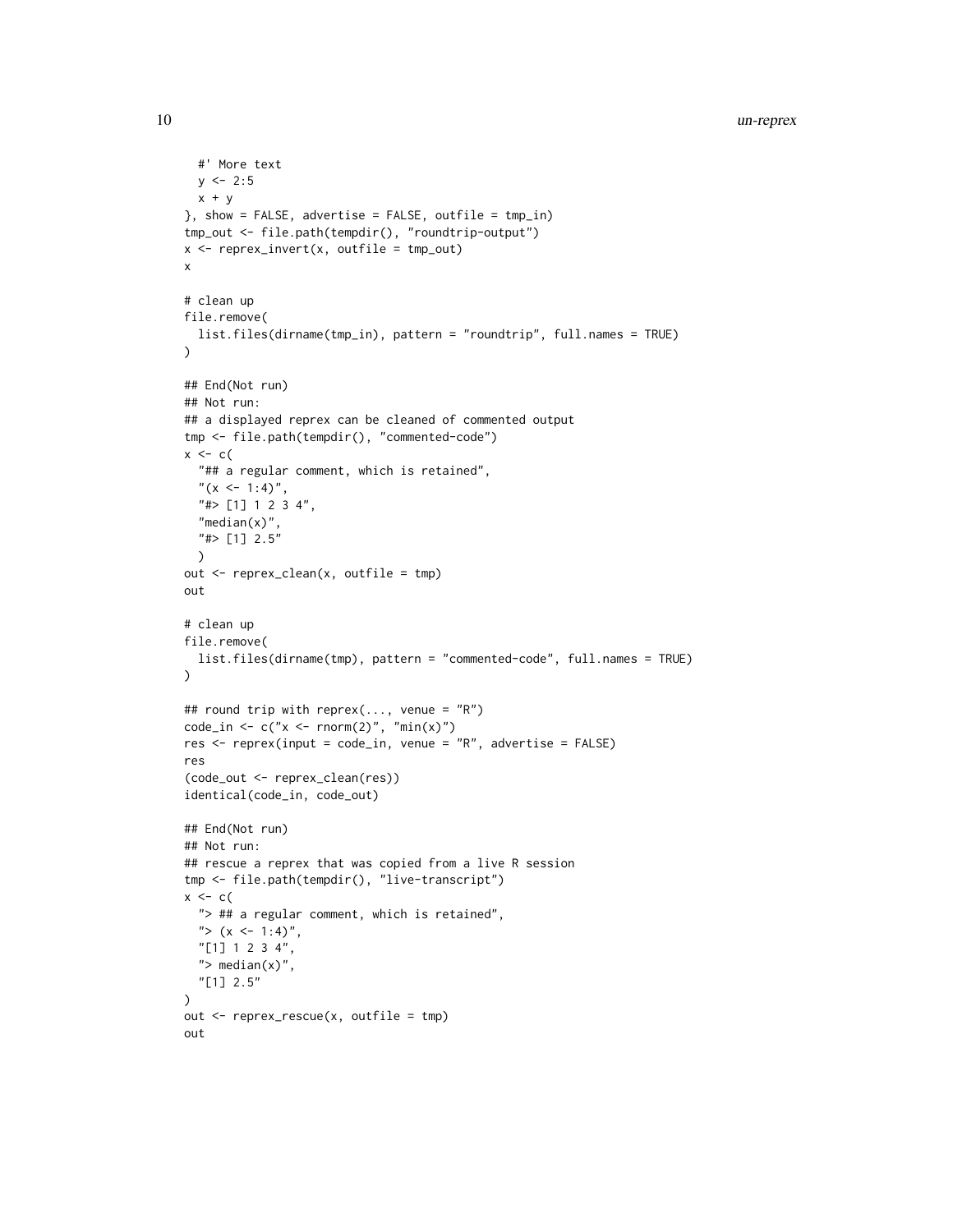un-reprex 11

```
# clean up
file.remove(
 list.files(dirname(tmp),pattern = "live-transcript", full.names = TRUE)
\lambda## End(Not run)
```